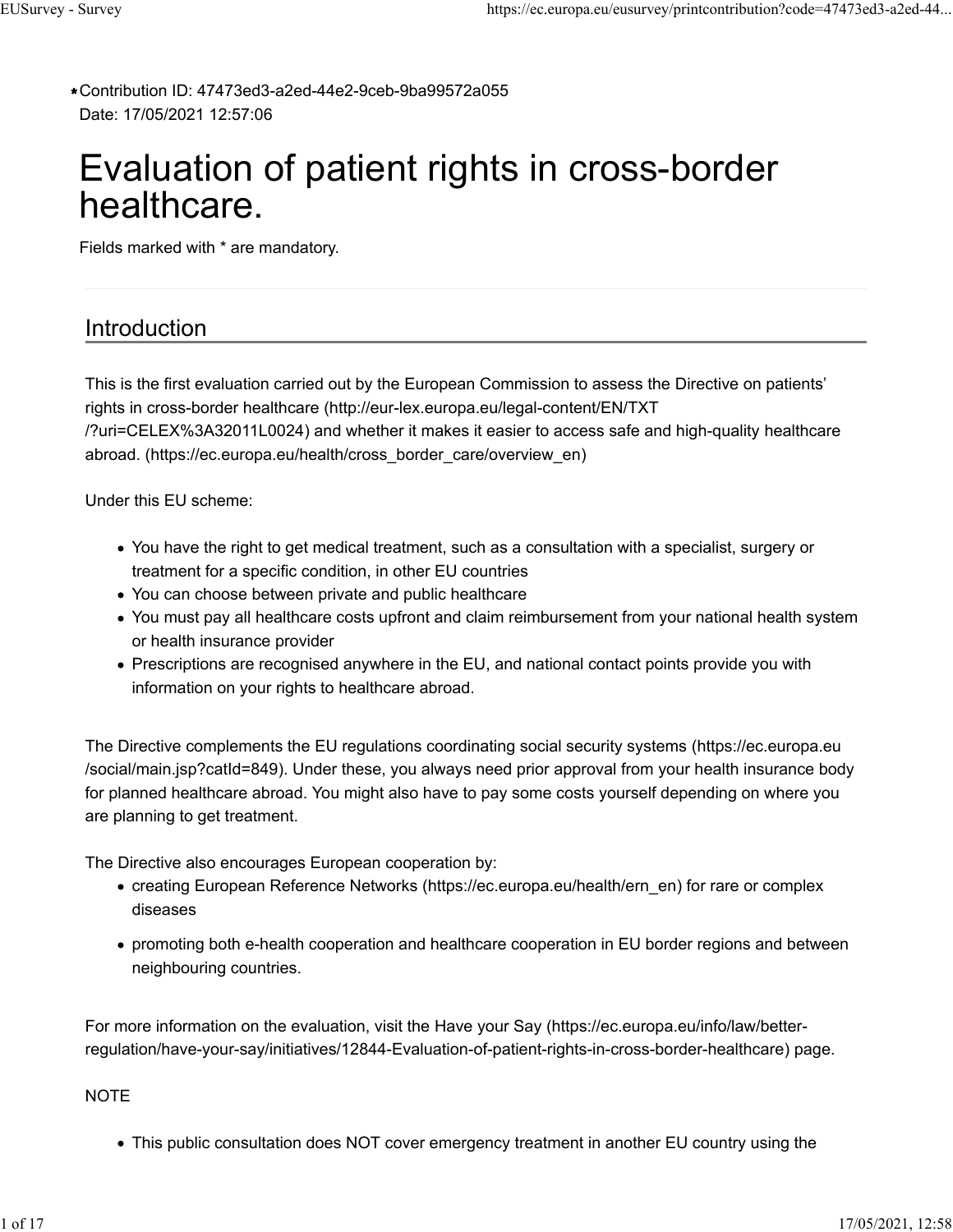European Health Insurance Card.

The public consultation (https://ec.europa.eu/eusurvey/runner /EuropeanHealthDataSpace?surveylanguage=en%20) on creating a European Health Data Space (https://ec.europa.eu/health/ehealth/dataspace\_en) addresses e-health cooperation.

# About the survey questions

This survey is divided into five sections:

- I. About you
- II. Patients' rights in cross-border healthcare
- III. Rare diseases and European Reference Networks
- IV. Healthcare cooperation between regions and the impact of COVID-19 on cross-border healthcare
- V. Additional comments

# About you

#### Language of my contribution

English

#### I am giving my contribution as

Non-governmental organisation (NGO)

#### First name

Paul

#### Surname

DE RAEVE

## Email (this won't be published)

efn@efn.be

#### Organisation name

#### *255 character(s) maximum*

European Federation of Nurses Associations (EFN)